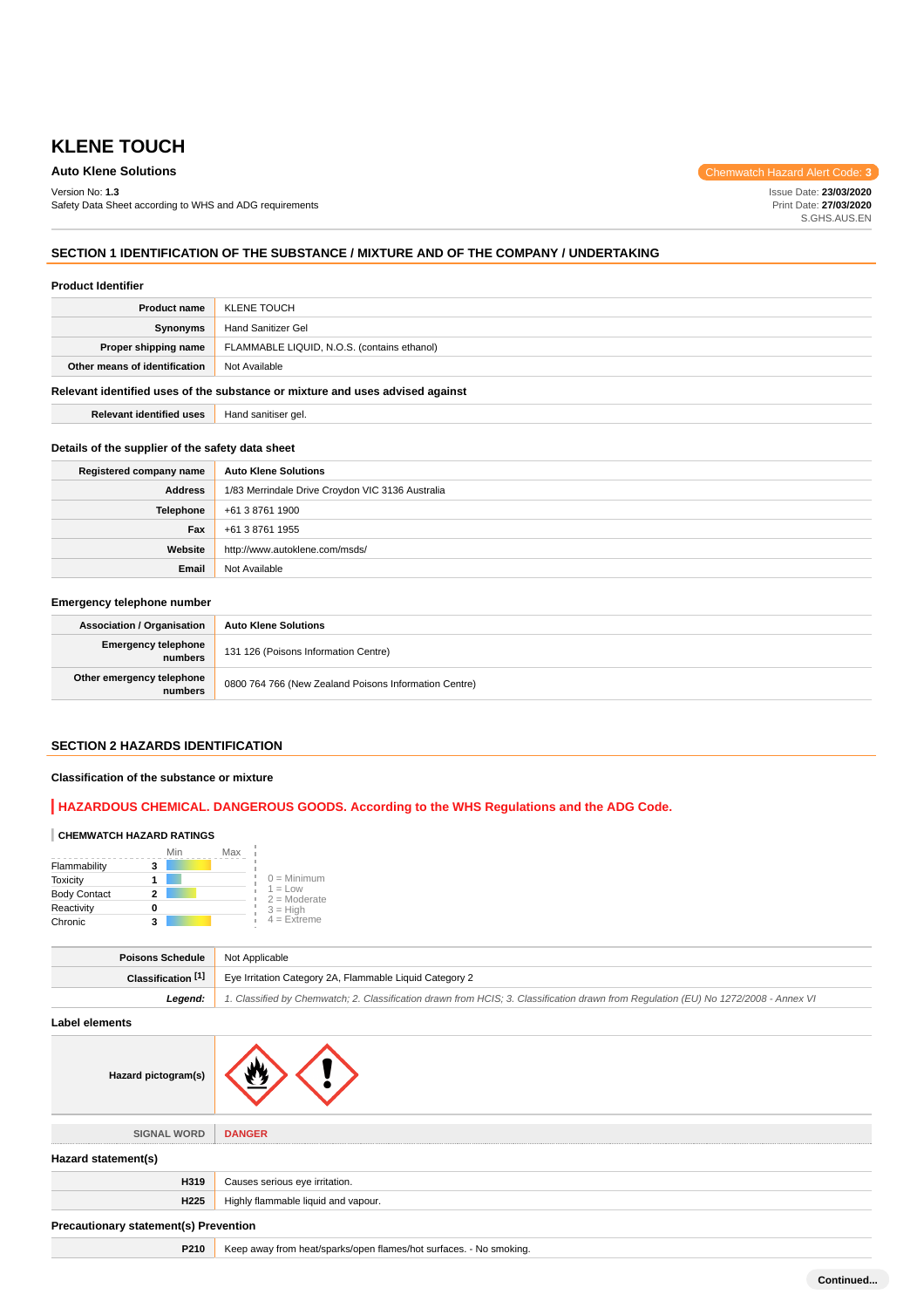| P233             | Keep container tightly closed.                                                    |
|------------------|-----------------------------------------------------------------------------------|
| P240             | Ground/bond container and receiving equipment.                                    |
| P <sub>241</sub> | Use explosion-proof electrical/ventilating/lighting/intrinsically safe equipment. |
| P242             | Use only non-sparking tools.                                                      |
| P243             | Take precautionary measures against static discharge.                             |
| P280             | Wear protective gloves/protective clothing/eye protection/face protection.        |

#### **Precautionary statement(s) Response**

| P370+P378      | In case of fire: Use alcohol resistant foam or normal protein foam for extinction.                                               |  |
|----------------|----------------------------------------------------------------------------------------------------------------------------------|--|
| P305+P351+P338 | IF IN EYES: Rinse cautiously with water for several minutes. Remove contact lenses, if present and easy to do. Continue rinsing. |  |
| P337+P313      | If eye irritation persists: Get medical advice/attention.                                                                        |  |
| P303+P361+P353 | IF ON SKIN (or hair): Remove/Take off immediately all contaminated clothing. Rinse skin with water/shower.                       |  |

#### **Precautionary statement(s) Storage**

| P403+P235 | Store in a well-ventilated place. Keep cool. |
|-----------|----------------------------------------------|
|           |                                              |

# **Precautionary statement(s) Disposal**

| P501 | Dispose of contents/container to authorised hazardous or special waste collection point in accordance with any local regulation. |  |  |  |
|------|----------------------------------------------------------------------------------------------------------------------------------|--|--|--|
|------|----------------------------------------------------------------------------------------------------------------------------------|--|--|--|

#### **SECTION 3 COMPOSITION / INFORMATION ON INGREDIENTS**

#### **Substances**

See section below for composition of Mixtures

#### **Mixtures**

| <b>CAS No</b> | %[weight] | Name            |
|---------------|-----------|-----------------|
| 64-17-5       | $>65$     | ethanol         |
| 56-81-5       | <5        | glycerol        |
| 107-41-5      | - <1      | hexvlene alvcol |

## **SECTION 4 FIRST AID MEASURES**

#### **Description of first aid measures**

| <b>Eye Contact</b>  | If this product comes in contact with the eyes:<br>▶ Wash out immediately with fresh running water.<br>Ensure complete irrigation of the eye by keeping eyelids apart and away from eye and moving the eyelids by occasionally lifting the upper<br>and lower lids.<br>► Seek medical attention without delay; if pain persists or recurs seek medical attention.<br>► Removal of contact lenses after an eye injury should only be undertaken by skilled personnel. |
|---------------------|----------------------------------------------------------------------------------------------------------------------------------------------------------------------------------------------------------------------------------------------------------------------------------------------------------------------------------------------------------------------------------------------------------------------------------------------------------------------|
| <b>Skin Contact</b> | If skin contact occurs:<br>Immediately remove all contaminated clothing, including footwear.<br>Flush skin and hair with running water (and soap if available).<br>▶ Seek medical attention in event of irritation.                                                                                                                                                                                                                                                  |
| Inhalation          | If fumes, aerosols or combustion products are inhaled remove from contaminated area.<br>Other measures are usually unnecessary.                                                                                                                                                                                                                                                                                                                                      |
| Ingestion           | Immediately give a glass of water.<br>First aid is not generally required. If in doubt, contact a Poisons Information Centre or a doctor.                                                                                                                                                                                                                                                                                                                            |

#### **Indication of any immediate medical attention and special treatment needed**

For acute or short term repeated exposures to ethanol:

- Acute ingestion in non-tolerant patients usually responds to supportive care with special attention to prevention of aspiration, replacement of fluid and correction of nutritional deficiencies (magnesium, thiamine pyridoxine, Vitamins C and K).
- Give 50% dextrose (50-100 ml) IV to obtunded patients following blood draw for glucose determination.
- Comatose patients should be treated with initial attention to airway, breathing, circulation and drugs of immediate importance (glucose, thiamine).
- Decontamination is probably unnecessary more than 1 hour after a single observed ingestion. Cathartics and charcoal may be given but are probably not effective in single
- ingestions.
- Fructose administration is contra-indicated due to side effects.

#### **SECTION 5 FIREFIGHTING MEASURES**

#### **Extinguishing media**

- Alcohol stable foam.
- **Dry chemical powder.**
- $\blacktriangleright$  BCF (where regulations permit).
- ▶ Carbon dioxide.
- Water spray or fog Large fires only.

#### **Special hazards arising from the substrate or mixture**

Fire Incompatibility **>** Avoid contamination with oxidising agents i.e. nitrates, oxidising acids, chlorine bleaches, pool chlorine etc. as ignition may result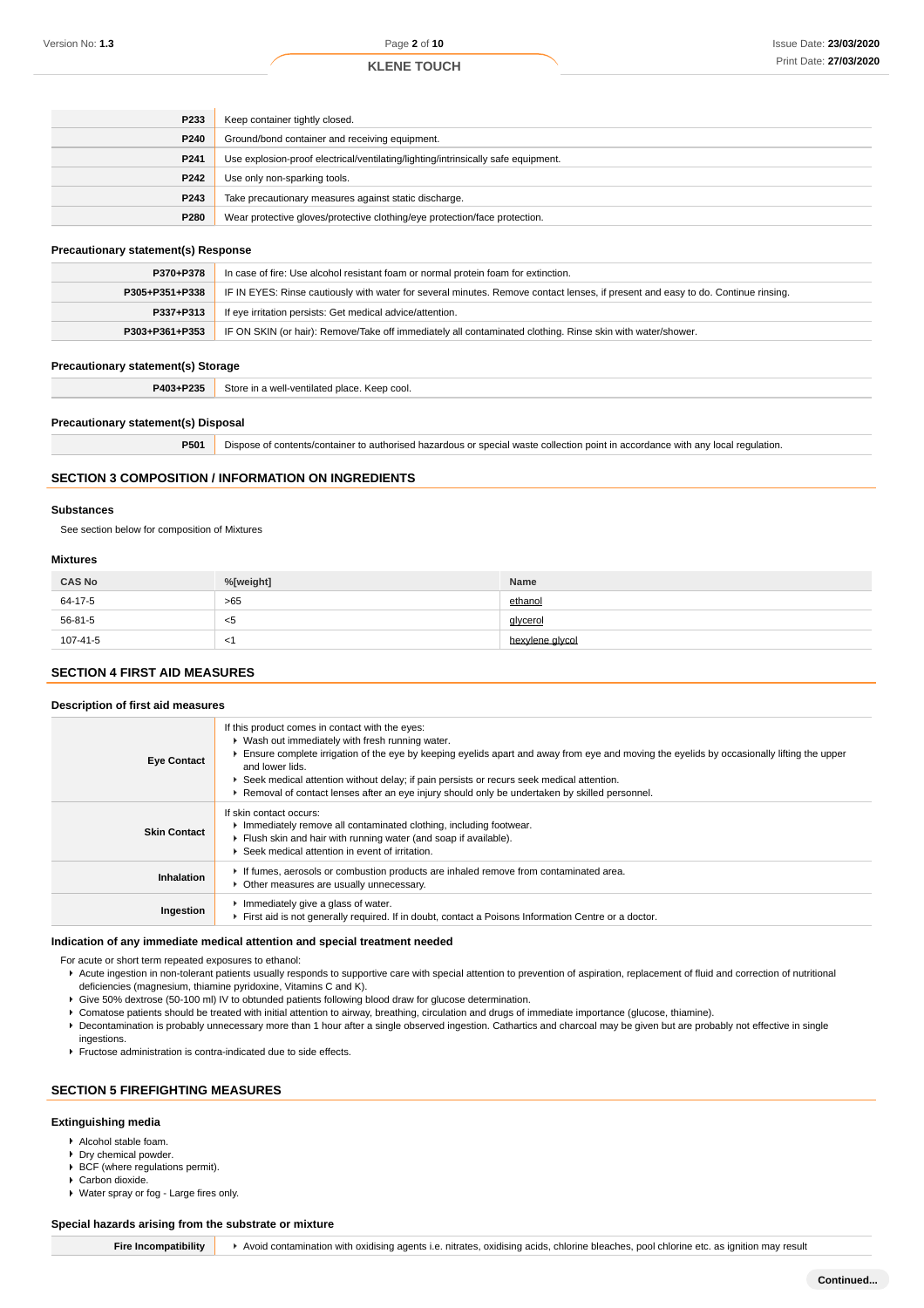| <b>Advice for firefighters</b> |                                                                                                                                                                                                                                                                                                                                                                                                                                                                          |
|--------------------------------|--------------------------------------------------------------------------------------------------------------------------------------------------------------------------------------------------------------------------------------------------------------------------------------------------------------------------------------------------------------------------------------------------------------------------------------------------------------------------|
| <b>Fire Fighting</b>           | Alert Fire Brigade and tell them location and nature of hazard.<br>• May be violently or explosively reactive.<br>▶ Wear breathing apparatus plus protective gloves in the event of a fire.<br>▶ Prevent, by any means available, spillage from entering drains or water course.<br>Consider evacuation (or protect in place).<br>Fight fire from a safe distance, with adequate cover.<br>If safe, switch off electrical equipment until vapour fire hazard removed.    |
| <b>Fire/Explosion Hazard</b>   | Liquid and vapour are highly flammable.<br>Severe fire hazard when exposed to heat, flame and/or oxidisers.<br>▶ Vapour may travel a considerable distance to source of ignition.<br>► Heating may cause expansion or decomposition leading to violent rupture of containers.<br>• On combustion, may emit toxic fumes of carbon monoxide (CO).<br>Combustion products include:<br>carbon dioxide (CO2)<br>other pyrolysis products typical of burning organic material. |
| <b>HAZCHEM</b>                 | $-3YE$                                                                                                                                                                                                                                                                                                                                                                                                                                                                   |

## **SECTION 6 ACCIDENTAL RELEASE MEASURES**

## **Personal precautions, protective equipment and emergency procedures**

See section 8

#### **Environmental precautions**

See section 12

#### **Methods and material for containment and cleaning up**

| <b>Minor Spills</b> | ▶ Remove all ignition sources.<br>• Clean up all spills immediately.<br>Avoid breathing vapours and contact with skin and eyes.<br>$\triangleright$ Control personal contact with the substance, by using protective equipment.<br>► Contain and absorb small quantities with vermiculite or other absorbent material.<br>$\triangleright$ Wipe up.<br>• Collect residues in a flammable waste container.  |
|---------------------|------------------------------------------------------------------------------------------------------------------------------------------------------------------------------------------------------------------------------------------------------------------------------------------------------------------------------------------------------------------------------------------------------------|
| <b>Major Spills</b> | • Clear area of personnel and move upwind.<br>Alert Fire Brigade and tell them location and nature of hazard.<br>• May be violently or explosively reactive.<br>▶ Wear breathing apparatus plus protective gloves.<br>► Prevent, by any means available, spillage from entering drains or water course.<br>• Consider evacuation (or protect in place).<br>▶ No smoking, naked lights or ignition sources. |

Personal Protective Equipment advice is contained in Section 8 of the SDS.

# **SECTION 7 HANDLING AND STORAGE**

# **Precautions for safe handling**

| Precautions for safe nandling                                |                                                                                                                                                                                                                                                                                                                                                                                                                                                                                                                                                                                                                                                                                                                                                                                            |
|--------------------------------------------------------------|--------------------------------------------------------------------------------------------------------------------------------------------------------------------------------------------------------------------------------------------------------------------------------------------------------------------------------------------------------------------------------------------------------------------------------------------------------------------------------------------------------------------------------------------------------------------------------------------------------------------------------------------------------------------------------------------------------------------------------------------------------------------------------------------|
| Safe handling                                                | ▶ Containers, even those that have been emptied, may contain explosive vapours.<br>▶ Do NOT cut, drill, grind, weld or perform similar operations on or near containers.<br>Avoid all personal contact, including inhalation.<br>▶ Wear protective clothing when risk of exposure occurs.<br>$\blacktriangleright$ Use in a well-ventilated area.<br>Prevent concentration in hollows and sumps.<br>DO NOT enter confined spaces until atmosphere has been checked.<br>Avoid smoking, naked lights, heat or ignition sources.<br>▶ When handling, DO NOT eat, drink or smoke.<br>DO NOT allow clothing wet with material to stay in contact with skin                                                                                                                                      |
| Other information                                            | Store in original containers in approved flame-proof area.<br>▶ No smoking, naked lights, heat or ignition sources.<br>DO NOT store in pits, depressions, basements or areas where vapours may be trapped.<br>▶ Keep containers securely sealed.<br>Store away from incompatible materials in a cool, dry well ventilated area.<br>▶ Protect containers against physical damage and check regularly for leaks.<br>▶ Observe manufacturer's storage and handling recommendations contained within this SDS.                                                                                                                                                                                                                                                                                 |
| Conditions for safe storage, including any incompatibilities |                                                                                                                                                                                                                                                                                                                                                                                                                                                                                                                                                                                                                                                                                                                                                                                            |
| Suitable container                                           | ▶ Packing as supplied by manufacturer.<br>• Plastic containers may only be used if approved for flammable liquid.<br>• Check that containers are clearly labelled and free from leaks.<br>For low viscosity materials (i) : Drums and jerry cans must be of the non-removable head type. (ii) : Where a can is to be used as an inner<br>package, the can must have a screwed enclosure.<br>For materials with a viscosity of at least 2680 cSt. (23 deg. C)<br>For manufactured product having a viscosity of at least 250 cSt. (23 deg. C)<br>▶ Manufactured product that requires stirring before use and having a viscosity of at least 20 cSt (25 deg. C): (i) Removable head packaging;<br>(ii) Cans with friction closures and (iii) low pressure tubes and cartridges may be used. |

Where combination packages are used, and the inner packages are of glass, there must be sufficient inert cushioning material in contact with inner and outer packages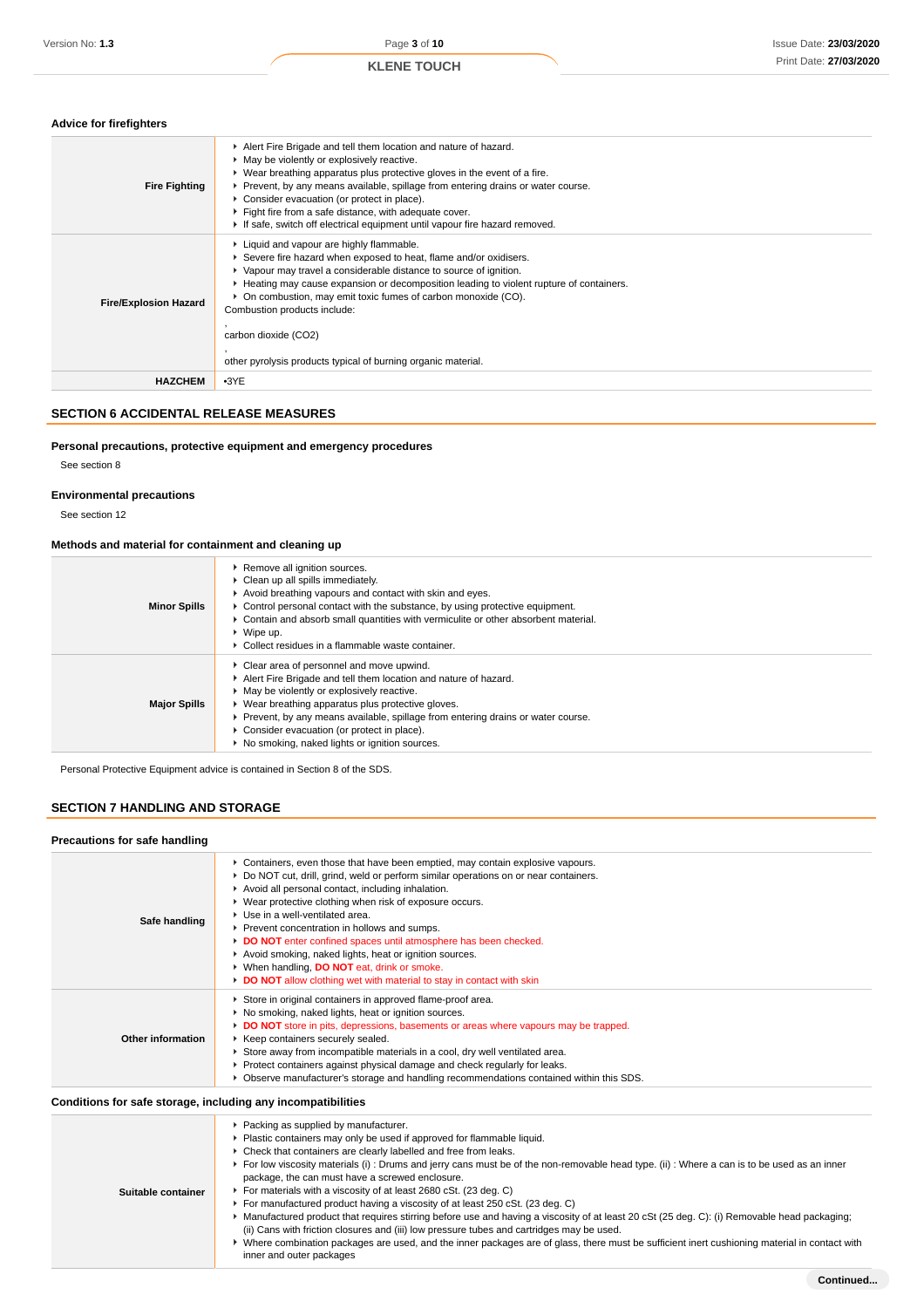In addition, where inner packagings are glass and contain liquids of packing group I there must be sufficient inert absorbent to absorb any spillage, unless the outer packaging is a close fitting moulded plastic box and the substances are not incompatible with the plastic. Avoid oxidising agents, acids, acid chlorides, acid anhydrides, chloroformates.

**Storage incompatibility**

Avoid strong bases.

#### **SECTION 8 EXPOSURE CONTROLS / PERSONAL PROTECTION**

\*

#### **Control parameters**

## **OCCUPATIONAL EXPOSURE LIMITS (OEL)**

## **INGREDIENT DATA**

| <b>Source</b>                | Ingredient         | <b>Material</b><br>name | <b>TWA</b>               | <b>STEL</b>      | Peak                  | <b>Notes</b>                                                                                |
|------------------------------|--------------------|-------------------------|--------------------------|------------------|-----------------------|---------------------------------------------------------------------------------------------|
| Australia Exposure Standards | ethanol            | Ethyl alcohol           | 1000 ppm / 1880<br>mq/m3 | Not<br>Available | Not Available         | Not Available                                                                               |
| Australia Exposure Standards | glycerol           | Glycerin<br>mist        | $10 \text{ mg/m}$ 3      | Not<br>Available | Not Available         | (a) This value is for inhalable dust containing no<br>asbestos and < 1% crystalline silica. |
| Australia Exposure Standards | hexylene<br>glycol | Hexylene<br>glycol      | Not Available            | Not<br>Available | 25 ppm / 121<br>mq/m3 | Not Available                                                                               |

#### **EMERGENCY LIMITS**

| Ingredient      | TEEL-1<br><b>Material name</b>         |               |                     | TEEL-2        | TEEL-3      |
|-----------------|----------------------------------------|---------------|---------------------|---------------|-------------|
| ethanol         | Ethanol: (Ethyl alcohol)               | Not Available |                     | Not Available | 15000* ppm  |
| glycerol        | Glycerine (mist); (Glycerol; Glycerin) | 45 mg/m3      |                     | 180 mg/m3     | 1,100 mg/m3 |
| hexylene glycol | Hexylene glycol                        | $2.3$ ppm     |                     | 25 ppm        | $150$ ppm   |
|                 |                                        |               |                     |               |             |
| Ingredient      | <b>Original IDLH</b>                   |               | <b>Revised IDLH</b> |               |             |
| ethanol         | 3,300 ppm                              |               | Not Available       |               |             |
| glycerol        | Not Available                          |               | Not Available       |               |             |
| hexylene glycol | Not Available                          |               | Not Available       |               |             |

#### **Exposure controls**

| Appropriate engineering<br>controls | Engineering controls are used to remove a hazard or place a barrier between the worker and the hazard. Well-designed engineering controls can<br>be highly effective in protecting workers and will typically be independent of worker interactions to provide this high level of protection.<br>The basic types of engineering controls are:<br>Process controls which involve changing the way a job activity or process is done to reduce the risk.<br>Enclosure and/or isolation of emission source which keeps a selected hazard "physically" away from the worker and ventilation that strategically<br>"adds" and "removes" air in the work environment. Ventilation can remove or dilute an air contaminant if designed properly. The design of a<br>ventilation system must match the particular process and chemical or contaminant in use.<br>Employers may need to use multiple types of controls to prevent employee overexposure. |
|-------------------------------------|-------------------------------------------------------------------------------------------------------------------------------------------------------------------------------------------------------------------------------------------------------------------------------------------------------------------------------------------------------------------------------------------------------------------------------------------------------------------------------------------------------------------------------------------------------------------------------------------------------------------------------------------------------------------------------------------------------------------------------------------------------------------------------------------------------------------------------------------------------------------------------------------------------------------------------------------------|
| <b>Personal protection</b>          |                                                                                                                                                                                                                                                                                                                                                                                                                                                                                                                                                                                                                                                                                                                                                                                                                                                                                                                                                 |
| Eye and face protection             | Safety glasses with side shields.<br>Chemical goggles.<br>► Contact lenses may pose a special hazard; soft contact lenses may absorb and concentrate irritants. A written policy document, describing<br>the wearing of lenses or restrictions on use, should be created for each workplace or task. This should include a review of lens absorption<br>and adsorption for the class of chemicals in use and an account of injury experience. Medical and first-aid personnel should be trained in<br>their removal and suitable equipment should be readily available. In the event of chemical exposure, begin eye irrigation immediately and<br>remove contact lens as soon as practicable.                                                                                                                                                                                                                                                  |
| <b>Skin protection</b>              | See Hand protection below                                                                                                                                                                                                                                                                                                                                                                                                                                                                                                                                                                                                                                                                                                                                                                                                                                                                                                                       |
| Hands/feet protection               | ▶ Wear chemical protective gloves, e.g. PVC.<br>▶ Wear safety footwear or safety gumboots, e.g. Rubber<br>The selection of suitable gloves does not only depend on the material, but also on further marks of quality which vary from manufacturer to<br>manufacturer. Where the chemical is a preparation of several substances, the resistance of the glove material can not be calculated in advance<br>and has therefore to be checked prior to the application.<br>The exact break through time for substances has to be obtained from the manufacturer of the protective gloves and has to be observed when<br>making a final choice.<br>Personal hygiene is a key element of effective hand care. Gloves must only be worn on clean hands. After using gloves, hands should be<br>washed and dried thoroughly. Application of a non-perfumed moisturiser is recommended.                                                                 |
| <b>Body protection</b>              | See Other protection below                                                                                                                                                                                                                                                                                                                                                                                                                                                                                                                                                                                                                                                                                                                                                                                                                                                                                                                      |
| Other protection                    | • Overalls.<br>▶ PVC Apron.<br>PVC protective suit may be required if exposure severe.<br>Eyewash unit.<br>Ensure there is ready access to a safety shower.<br>▶ Some plastic personal protective equipment (PPE) (e.g. gloves, aprons, overshoes) are not recommended as they may produce static<br>electricity.<br>For large scale or continuous use wear tight-weave non-static clothing (no metallic fasteners, cuffs or pockets).<br>▶ Non sparking safety or conductive footwear should be considered. Conductive footwear describes a boot or shoe with a sole made from a<br>conductive compound chemically bound to the bottom components, for permanent control to electrically ground the foot an shall dissipate<br>static electricity from the body to reduce the possibility of ignition of volatile compounds. Electrical resistance must range between 0 to                                                                     |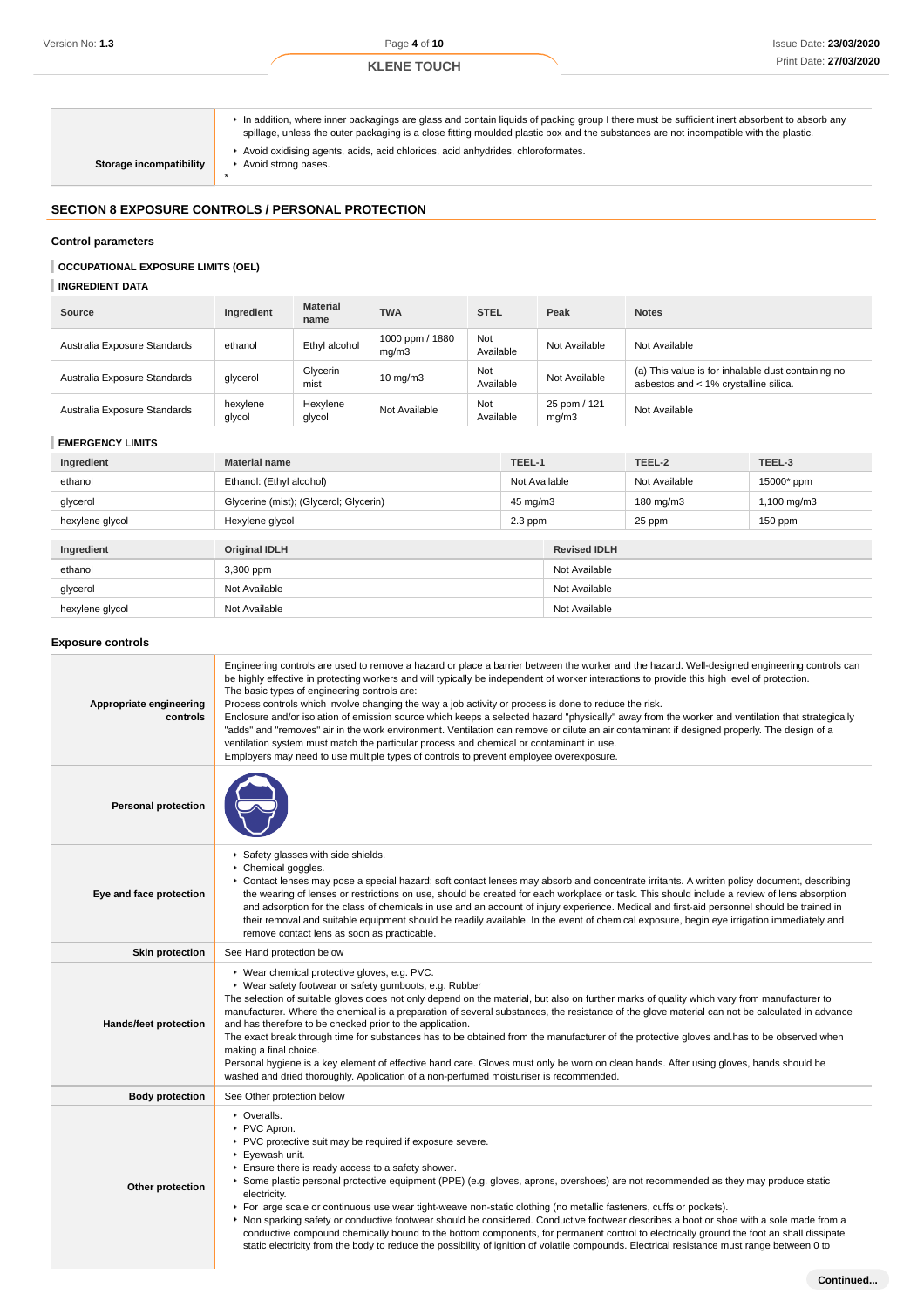500,000 ohms. Conductive shoes should be stored in lockers close to the room in which they are worn. Personnel who have been issued conductive footwear should not wear them from their place of work to their homes and return.

## **Recommended material(s)**

**GLOVE SELECTION INDEX**

Glove selection is based on a modified presentation of the:

 **"Forsberg Clothing Performance Index".** The effect(s) of the following substance(s) are taken into account in the **computergenerated** selection:

KLENE TOUCH

| <b>Material</b>       | CPI |
|-----------------------|-----|
| <b>NITRILE</b>        | A   |
| <b>BUTYL</b>          | C   |
| <b>NATURAL RUBBER</b> | C   |
| NATURAL+NEOPRENE      | C   |
| <b>NEOPRENE</b>       | C   |
| NITRILE+PVC           | C   |
| PE/EVAL/PE            | C   |
| <b>PVC</b>            | C   |

\* CPI - Chemwatch Performance Index

A: Best Selection

B: Satisfactory; may degrade after 4 hours continuous immersion

C: Poor to Dangerous Choice for other than short term immersion

**NOTE**: As a series of factors will influence the actual performance of the glove, a final selection must be based on detailed observation. -

\* Where the glove is to be used on a short term, casual or infrequent basis, factors such as "feel" or convenience (e.g. disposability), may dictate a choice of gloves which might otherwise be unsuitable following long-term or frequent use. A qualified practitioner should be consulted.

#### **Respiratory protection**

Type A Filter of sufficient capacity. (AS/NZS 1716 & 1715, EN 143:2000 & 149:2001, ANSI Z88 or national equivalent)

Where the concentration of gas/particulates in the breathing zone, approaches or exceeds the "Exposure Standard" (or ES), respiratory protection is required. Degree of protection varies with both face-piece and Class of filter; the nature of protection varies with Type of filter.

| <b>Required Minimum</b><br><b>Protection Factor</b> | <b>Half-Face</b><br>Respirator | <b>Full-Face</b><br>Respirator | <b>Powered Air</b><br>Respirator |
|-----------------------------------------------------|--------------------------------|--------------------------------|----------------------------------|
| up to $10 \times ES$                                | A-AUS                          |                                | A-PAPR-AUS /<br>Class 1          |
| up to $50 \times ES$                                | -                              | A-AUS / Class 1                |                                  |
| up to $100 \times ES$                               | -                              | $A-2$                          | A-PAPR-2 ^                       |

#### ^ - Full-face

A(All classes) = Organic vapours, B AUS or B1 = Acid gasses, B2 = Acid gas or hydrogen cyanide(HCN), B3 = Acid gas or hydrogen cyanide(HCN), E = Sulfur dioxide(SO2), G = Agricultural chemicals, K = Ammonia(NH3), Hg = Mercury, NO = Oxides of nitrogen,  $MB =$  Methyl bromide,  $AX =$  Low boiling point organic compounds(below 65 degC)

- Cartridge respirators should never be used for emergency ingress or in areas of unknown vapour concentrations or oxygen content.
- $\blacktriangleright$  The wearer must be warned to leave the contaminated area immediately on detecting any odours through the respirator. The odour may indicate that the mask is not functioning properly, that the vapour concentration is too high, or that the mask is not properly fitted. Because of these limitations, only restricted use of cartridge respirators is considered appropriate.
- Cartridge performance is affected by humidity. Cartridges should be changed after 2 hr of continuous use unless it is determined that the humidity is less than 75%, in which case, cartridges can be used for 4 hr. Used cartridges should be discarded daily, regardless of the length of time used

### **SECTION 9 PHYSICAL AND CHEMICAL PROPERTIES**

#### **Information on basic physical and chemical properties**

| Appearance                                      | Clear highly flammable liquid with mixed berry odour; mixes with water. |                                            |                |  |
|-------------------------------------------------|-------------------------------------------------------------------------|--------------------------------------------|----------------|--|
|                                                 |                                                                         |                                            |                |  |
| <b>Physical state</b>                           | Liquid                                                                  | Relative density (Water = $1$ )            | Not Available  |  |
| Odour                                           | Not Available                                                           | Partition coefficient n-octanol<br>/ water | Not Available  |  |
| <b>Odour threshold</b>                          | Not Available                                                           | Auto-ignition temperature (°C)             | Not Available  |  |
| pH (as supplied)                                | $6 - 7$                                                                 | <b>Decomposition temperature</b>           | Not Available  |  |
| Melting point / freezing point<br>(°C)          | Not Available                                                           | Viscosity (cSt)                            | Not Available  |  |
| Initial boiling point and boiling<br>range (°C) | Not Available                                                           | Molecular weight (g/mol)                   | Not Applicable |  |
| Flash point (°C)                                | Not Available                                                           | <b>Taste</b>                               | Not Available  |  |
| <b>Evaporation rate</b>                         | Not Available                                                           | <b>Explosive properties</b>                | Not Available  |  |
| Flammability                                    | Not Available                                                           | <b>Oxidising properties</b>                | Not Available  |  |
| Upper Explosive Limit (%)                       | Not Available                                                           | Surface Tension (dyn/cm or<br>$mN/m$ )     | Not Available  |  |
| Lower Explosive Limit (%)                       | Not Available                                                           | <b>Volatile Component (%vol)</b>           | Not Available  |  |
| Vapour pressure (kPa)                           | Not Available                                                           | Gas group                                  | Not Available  |  |
| Solubility in water                             | Miscible                                                                | pH as a solution (1%)                      | Not Available  |  |
| Vapour density $(Air = 1)$                      | Not Available                                                           | VOC g/L                                    | Not Available  |  |

### **SECTION 10 STABILITY AND REACTIVITY**

| Reactivity                            | See section 7                                                                                                                        |
|---------------------------------------|--------------------------------------------------------------------------------------------------------------------------------------|
| <b>Chemical stability</b>             | • Unstable in the presence of incompatible materials.<br>▶ Product is considered stable.<br>Hazardous polymerisation will not occur. |
| Possibility of hazardous<br>reactions | See section 7                                                                                                                        |
| <b>Conditions to avoid</b>            | See section 7                                                                                                                        |
| Incompatible materials                | See section 7                                                                                                                        |
| Hazardous decomposition<br>products   | See section 5                                                                                                                        |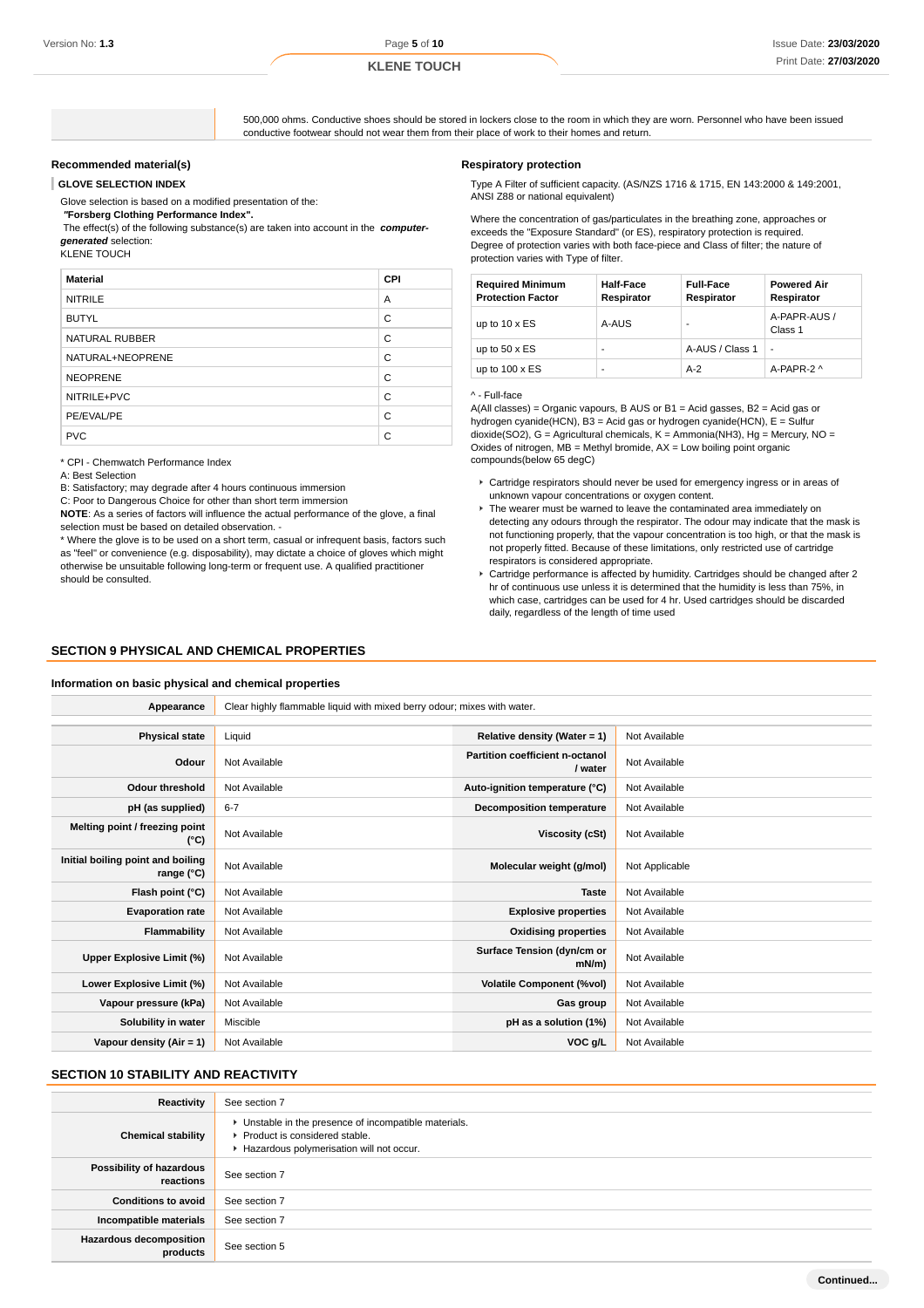# **SECTION 11 TOXICOLOGICAL INFORMATION**

#### **Information on toxicological effects**

| Inhaled             | The material is not thought to produce adverse health effects or irritation of the respiratory tract (as classified by EC Directives using animal<br>models). Nevertheless, good hygiene practice requires that exposure be kept to a minimum and that suitable control measures be used in an<br>occupational setting.<br>Inhalation of vapours may cause drowsiness and dizziness. This may be accompanied by sleepiness, reduced alertness, loss of reflexes, lack of<br>co-ordination, and vertigo.<br>Animal testing shows that the most common signs of inhalation overdose is inco-ordination and drowsiness.<br>Inhalation of high concentrations of gas/vapour causes lung irritation with coughing and nausea, central nervous depression with headache and<br>dizziness, slowing of reflexes, fatigue and inco-ordination.<br>Inhalation of vapours or aerosols (mists, fumes), generated by the material during the course of normal handling, may be damaging to the health<br>of the individual. |                                                                                                                                                                                                                                                                                                                                                                                                                                                                                                                     |                                                                                                                                                 |  |
|---------------------|----------------------------------------------------------------------------------------------------------------------------------------------------------------------------------------------------------------------------------------------------------------------------------------------------------------------------------------------------------------------------------------------------------------------------------------------------------------------------------------------------------------------------------------------------------------------------------------------------------------------------------------------------------------------------------------------------------------------------------------------------------------------------------------------------------------------------------------------------------------------------------------------------------------------------------------------------------------------------------------------------------------|---------------------------------------------------------------------------------------------------------------------------------------------------------------------------------------------------------------------------------------------------------------------------------------------------------------------------------------------------------------------------------------------------------------------------------------------------------------------------------------------------------------------|-------------------------------------------------------------------------------------------------------------------------------------------------|--|
|                     | Effects on the body:                                                                                                                                                                                                                                                                                                                                                                                                                                                                                                                                                                                                                                                                                                                                                                                                                                                                                                                                                                                           |                                                                                                                                                                                                                                                                                                                                                                                                                                                                                                                     | Ingestion of ethanol (ethyl alcohol, "alcohol") may produce nausea, vomiting, bleeding from the digestive tract, abdominal pain, and diarrhoea. |  |
|                     | <b>Blood concentration</b>                                                                                                                                                                                                                                                                                                                                                                                                                                                                                                                                                                                                                                                                                                                                                                                                                                                                                                                                                                                     | Effects                                                                                                                                                                                                                                                                                                                                                                                                                                                                                                             |                                                                                                                                                 |  |
|                     | $<$ 1.5 g/L                                                                                                                                                                                                                                                                                                                                                                                                                                                                                                                                                                                                                                                                                                                                                                                                                                                                                                                                                                                                    | Mild: impaired vision, co-ordination and<br>reaction time; emotional instability                                                                                                                                                                                                                                                                                                                                                                                                                                    |                                                                                                                                                 |  |
| Ingestion           | 1.5-3.0 $g/L$                                                                                                                                                                                                                                                                                                                                                                                                                                                                                                                                                                                                                                                                                                                                                                                                                                                                                                                                                                                                  | Moderate: Slurred speech, confusion,<br>inco-ordination, emotional instability,<br>disturbances in perception and senses,<br>possible blackouts, and impaired<br>objective performance in standardized<br>tests. Possible double vision, flushing,<br>fast heart rate, sweating and incontinence.<br>Slow breathing may occur rarely and fast<br>breathing may develop in cases of<br>metabolic acidosis, low blood sugar<br>and low blood potassium.<br>Central nervous system depression may<br>progress to coma. |                                                                                                                                                 |  |
|                     | $3-5$ g/L                                                                                                                                                                                                                                                                                                                                                                                                                                                                                                                                                                                                                                                                                                                                                                                                                                                                                                                                                                                                      | Severe: cold clammy skin, low body<br>temperature and low blood pressure.<br>Atrial fibrillation and heart block have been<br>reported.                                                                                                                                                                                                                                                                                                                                                                             |                                                                                                                                                 |  |
|                     | corroborating animal or human evidence.                                                                                                                                                                                                                                                                                                                                                                                                                                                                                                                                                                                                                                                                                                                                                                                                                                                                                                                                                                        | Accidental ingestion of the material may be damaging to the health of the individual.                                                                                                                                                                                                                                                                                                                                                                                                                               | The material has NOT been classified by EC Directives or other classification systems as "harmful by ingestion". This is because of the lack of |  |
| <b>Skin Contact</b> | Skin contact is not thought to have harmful health effects (as classified under EC Directives); the material may still produce health damage<br>following entry through wounds, lesions or abrasions.<br>Open cuts, abraded or irritated skin should not be exposed to this material<br>Entry into the blood-stream, through, for example, cuts, abrasions or lesions, may produce systemic injury with harmful effects. Examine the skin<br>prior to the use of the material and ensure that any external damage is suitably protected.<br>There is some evidence to suggest that the material may cause moderate inflammation of the skin either following direct contact or after a delay<br>of some time. Repeated exposure can cause contact dermatitis which is characterised by redness, swelling and blistering.                                                                                                                                                                                       |                                                                                                                                                                                                                                                                                                                                                                                                                                                                                                                     |                                                                                                                                                 |  |
| Eye                 | Direct contact of the eye with ethanol (alcohol) may cause an immediate stinging and burning sensation, with reflex closure of the lid, and a<br>temporary, tearing injury to the cornea together with redness of the conjunctiva. Discomfort may last 2 days but usually the injury heals without<br>treatment.<br>There is evidence that material may produce eye irritation in some persons and produce eye damage 24 hours or more after instillation. Severe<br>inflammation may be expected with pain.                                                                                                                                                                                                                                                                                                                                                                                                                                                                                                   |                                                                                                                                                                                                                                                                                                                                                                                                                                                                                                                     |                                                                                                                                                 |  |
| Chronic             | Based on experiments and other information, there is ample evidence to presume that exposure to this material can cause genetic defects that<br>can be inherited.<br>Toxic: danger of serious damage to health by prolonged exposure through inhalation, in contact with skin and if swallowed.<br>This material can cause serious damage if one is exposed to it for long periods. It can be assumed that it contains a substance which can<br>produce severe defects.<br>Ample evidence exists that this material directly causes reduced fertility<br>Prolonged exposure to ethanol may cause damage to the liver and cause scarring. It may also worsen damage caused by other agents.                                                                                                                                                                                                                                                                                                                     |                                                                                                                                                                                                                                                                                                                                                                                                                                                                                                                     |                                                                                                                                                 |  |
|                     | <b>TOXICITY</b>                                                                                                                                                                                                                                                                                                                                                                                                                                                                                                                                                                                                                                                                                                                                                                                                                                                                                                                                                                                                |                                                                                                                                                                                                                                                                                                                                                                                                                                                                                                                     | <b>IRRITATION</b>                                                                                                                               |  |
| <b>KLENE TOUCH</b>  | Not Available                                                                                                                                                                                                                                                                                                                                                                                                                                                                                                                                                                                                                                                                                                                                                                                                                                                                                                                                                                                                  |                                                                                                                                                                                                                                                                                                                                                                                                                                                                                                                     | Not Available                                                                                                                                   |  |
|                     | <b>TOXICITY</b>                                                                                                                                                                                                                                                                                                                                                                                                                                                                                                                                                                                                                                                                                                                                                                                                                                                                                                                                                                                                |                                                                                                                                                                                                                                                                                                                                                                                                                                                                                                                     | <b>IRRITATION</b>                                                                                                                               |  |
|                     | Inhalation (rat) LC50: 124.7 mg/l/4H[2]                                                                                                                                                                                                                                                                                                                                                                                                                                                                                                                                                                                                                                                                                                                                                                                                                                                                                                                                                                        |                                                                                                                                                                                                                                                                                                                                                                                                                                                                                                                     | Eye (rabbit): 500 mg SEVERE                                                                                                                     |  |
|                     | Oral (rat) LD50: =1501 mg/kg $^{[2]}$                                                                                                                                                                                                                                                                                                                                                                                                                                                                                                                                                                                                                                                                                                                                                                                                                                                                                                                                                                          |                                                                                                                                                                                                                                                                                                                                                                                                                                                                                                                     | Eye (rabbit):100mg/24hr-moderate                                                                                                                |  |
| ethanol             |                                                                                                                                                                                                                                                                                                                                                                                                                                                                                                                                                                                                                                                                                                                                                                                                                                                                                                                                                                                                                |                                                                                                                                                                                                                                                                                                                                                                                                                                                                                                                     | Eye: adverse effect observed (irritating)[1]                                                                                                    |  |
|                     |                                                                                                                                                                                                                                                                                                                                                                                                                                                                                                                                                                                                                                                                                                                                                                                                                                                                                                                                                                                                                |                                                                                                                                                                                                                                                                                                                                                                                                                                                                                                                     | Skin (rabbit):20 mg/24hr-moderate                                                                                                               |  |
|                     |                                                                                                                                                                                                                                                                                                                                                                                                                                                                                                                                                                                                                                                                                                                                                                                                                                                                                                                                                                                                                |                                                                                                                                                                                                                                                                                                                                                                                                                                                                                                                     | Skin (rabbit):400 mg (open)-mild                                                                                                                |  |
|                     |                                                                                                                                                                                                                                                                                                                                                                                                                                                                                                                                                                                                                                                                                                                                                                                                                                                                                                                                                                                                                |                                                                                                                                                                                                                                                                                                                                                                                                                                                                                                                     | Skin: no adverse effect observed (not irritating)[1]                                                                                            |  |
|                     | <b>TOXICITY</b>                                                                                                                                                                                                                                                                                                                                                                                                                                                                                                                                                                                                                                                                                                                                                                                                                                                                                                                                                                                                |                                                                                                                                                                                                                                                                                                                                                                                                                                                                                                                     | <b>IRRITATION</b>                                                                                                                               |  |
| glycerol            | Oral (rat) LD50: >10000 mg/kg <sup>[2]</sup>                                                                                                                                                                                                                                                                                                                                                                                                                                                                                                                                                                                                                                                                                                                                                                                                                                                                                                                                                                   |                                                                                                                                                                                                                                                                                                                                                                                                                                                                                                                     | Not Available                                                                                                                                   |  |
|                     | <b>TOXICITY</b>                                                                                                                                                                                                                                                                                                                                                                                                                                                                                                                                                                                                                                                                                                                                                                                                                                                                                                                                                                                                |                                                                                                                                                                                                                                                                                                                                                                                                                                                                                                                     | <b>IRRITATION</b>                                                                                                                               |  |
| hexylene glycol     | Dermal (rabbit) LD50: >5000 mg/kg <sup>[2]</sup>                                                                                                                                                                                                                                                                                                                                                                                                                                                                                                                                                                                                                                                                                                                                                                                                                                                                                                                                                               |                                                                                                                                                                                                                                                                                                                                                                                                                                                                                                                     | Eye (rabbit): 93mg - SEVERE                                                                                                                     |  |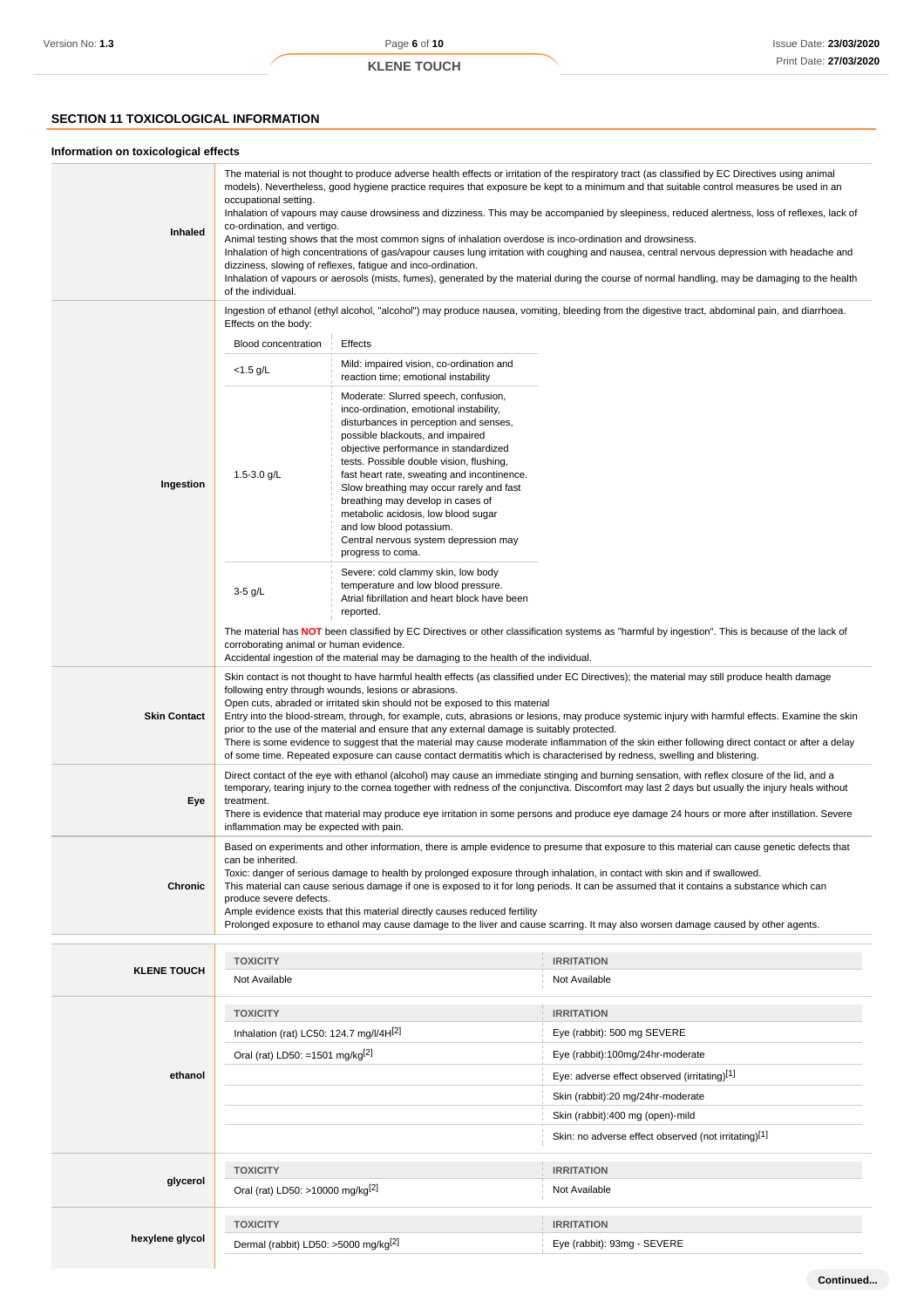|                                             | Oral (rat) LD50: =3692 mg/kg <sup>[2]</sup>                                                                                                                                                                                                                                                                                                                                                                                                                                                                                                                                                                                                                                                                                                                                                                                                                                                                                                                                                                                                                                                                                                                                                                                                                                                                                                                                                                                                                                                                                                                                                     |                                   | Eye: no adverse effect observed (not irritating)[1]  |  |
|---------------------------------------------|-------------------------------------------------------------------------------------------------------------------------------------------------------------------------------------------------------------------------------------------------------------------------------------------------------------------------------------------------------------------------------------------------------------------------------------------------------------------------------------------------------------------------------------------------------------------------------------------------------------------------------------------------------------------------------------------------------------------------------------------------------------------------------------------------------------------------------------------------------------------------------------------------------------------------------------------------------------------------------------------------------------------------------------------------------------------------------------------------------------------------------------------------------------------------------------------------------------------------------------------------------------------------------------------------------------------------------------------------------------------------------------------------------------------------------------------------------------------------------------------------------------------------------------------------------------------------------------------------|-----------------------------------|------------------------------------------------------|--|
|                                             |                                                                                                                                                                                                                                                                                                                                                                                                                                                                                                                                                                                                                                                                                                                                                                                                                                                                                                                                                                                                                                                                                                                                                                                                                                                                                                                                                                                                                                                                                                                                                                                                 | Skin (rabbit):465 mg open-mild    |                                                      |  |
|                                             |                                                                                                                                                                                                                                                                                                                                                                                                                                                                                                                                                                                                                                                                                                                                                                                                                                                                                                                                                                                                                                                                                                                                                                                                                                                                                                                                                                                                                                                                                                                                                                                                 | Skin (rabbit):465mg/24hr-moderate |                                                      |  |
|                                             |                                                                                                                                                                                                                                                                                                                                                                                                                                                                                                                                                                                                                                                                                                                                                                                                                                                                                                                                                                                                                                                                                                                                                                                                                                                                                                                                                                                                                                                                                                                                                                                                 |                                   | Skin: no adverse effect observed (not irritating)[1] |  |
| Legend:                                     | 1. Value obtained from Europe ECHA Registered Substances - Acute toxicity 2.* Value obtained from manufacturer's SDS. Unless otherwise<br>specified data extracted from RTECS - Register of Toxic Effect of chemical Substances                                                                                                                                                                                                                                                                                                                                                                                                                                                                                                                                                                                                                                                                                                                                                                                                                                                                                                                                                                                                                                                                                                                                                                                                                                                                                                                                                                 |                                   |                                                      |  |
|                                             |                                                                                                                                                                                                                                                                                                                                                                                                                                                                                                                                                                                                                                                                                                                                                                                                                                                                                                                                                                                                                                                                                                                                                                                                                                                                                                                                                                                                                                                                                                                                                                                                 |                                   |                                                      |  |
| <b>ETHANOL</b>                              | The material may cause skin irritation after prolonged or repeated exposure and may produce on contact skin redness, swelling, the production of<br>vesicles, scaling and thickening of the skin.                                                                                                                                                                                                                                                                                                                                                                                                                                                                                                                                                                                                                                                                                                                                                                                                                                                                                                                                                                                                                                                                                                                                                                                                                                                                                                                                                                                               |                                   |                                                      |  |
| <b>GLYCEROL</b>                             | Asthma-like symptoms may continue for months or even years after exposure to the material ends. This may be due to a non-allergic condition<br>known as reactive airways dysfunction syndrome (RADS) which can occur after exposure to high levels of highly irritating compound. Main<br>criteria for diagnosing RADS include the absence of previous airways disease in a non-atopic individual, with sudden onset of persistent<br>asthma-like symptoms within minutes to hours of a documented exposure to the irritant. Other criteria for diagnosis of RADS include a reversible<br>airflow pattern on lung function tests, moderate to severe bronchial hyperreactivity on methacholine challenge testing, and the lack of minimal<br>lymphocytic inflammation, without eosinophilia. RADS (or asthma) following an irritating inhalation is an infrequent disorder with rates related to<br>the concentration of and duration of exposure to the irritating substance. On the other hand, industrial bronchitis is a disorder that occurs as a<br>result of exposure due to high concentrations of irritating substance (often particles) and is completely reversible after exposure ceases. The<br>disorder is characterized by difficulty breathing, cough and mucus production.<br>At very high concentrations, evidence predicts that glycerol may cause tremor, irritation of the skin, eyes, digestive tract and airway. Otherwise it<br>is of low toxicity. There is no significant evidence to suggest that it causes cancer, genetic, reproductive or developmental toxicity. |                                   |                                                      |  |
| <b>HEXYLENE GLYCOL</b>                      | Hexylene glycol is of low acute toxicity but may be acutely lethal at very high doses. It may cause reversible irritation of the skin and eye.<br>Repeated exposure may cause irreversible damage to the liver and stomach and partly reversible kidney damage. It is likely not to cause<br>mutations or affect reproduction or development of the unborn.                                                                                                                                                                                                                                                                                                                                                                                                                                                                                                                                                                                                                                                                                                                                                                                                                                                                                                                                                                                                                                                                                                                                                                                                                                     |                                   |                                                      |  |
| <b>Acute Toxicity</b>                       | ×                                                                                                                                                                                                                                                                                                                                                                                                                                                                                                                                                                                                                                                                                                                                                                                                                                                                                                                                                                                                                                                                                                                                                                                                                                                                                                                                                                                                                                                                                                                                                                                               | Carcinogenicity                   | ×                                                    |  |
| <b>Skin Irritation/Corrosion</b>            | ×                                                                                                                                                                                                                                                                                                                                                                                                                                                                                                                                                                                                                                                                                                                                                                                                                                                                                                                                                                                                                                                                                                                                                                                                                                                                                                                                                                                                                                                                                                                                                                                               | Reproductivity                    | ×                                                    |  |
| <b>Serious Eye Damage/Irritation</b>        | ✔                                                                                                                                                                                                                                                                                                                                                                                                                                                                                                                                                                                                                                                                                                                                                                                                                                                                                                                                                                                                                                                                                                                                                                                                                                                                                                                                                                                                                                                                                                                                                                                               | <b>STOT - Single Exposure</b>     | ×                                                    |  |
| <b>Respiratory or Skin</b><br>sensitisation | ×                                                                                                                                                                                                                                                                                                                                                                                                                                                                                                                                                                                                                                                                                                                                                                                                                                                                                                                                                                                                                                                                                                                                                                                                                                                                                                                                                                                                                                                                                                                                                                                               | <b>STOT - Repeated Exposure</b>   | ×                                                    |  |
| <b>Mutagenicity</b>                         | ×                                                                                                                                                                                                                                                                                                                                                                                                                                                                                                                                                                                                                                                                                                                                                                                                                                                                                                                                                                                                                                                                                                                                                                                                                                                                                                                                                                                                                                                                                                                                                                                               | <b>Aspiration Hazard</b>          | ×                                                    |  |

**SECTION 12 ECOLOGICAL INFORMATION**

#### **Toxicity**

|                    | <b>ENDPOINT</b>  | <b>TEST DURATION (HR)</b> | <b>SPECIES</b>                                                                                                                                | VALUE            | <b>SOURCE</b>    |
|--------------------|------------------|---------------------------|-----------------------------------------------------------------------------------------------------------------------------------------------|------------------|------------------|
| <b>KLENE TOUCH</b> | Not<br>Available | Not Available             | Not Available                                                                                                                                 | Not<br>Available | Not<br>Available |
|                    | <b>ENDPOINT</b>  | <b>TEST DURATION (HR)</b> | <b>SPECIES</b>                                                                                                                                | VALUE            | <b>SOURCE</b>    |
|                    | <b>LC50</b>      | 96                        | Fish                                                                                                                                          | $11-mq/L$        | 2                |
| ethanol            | EC50             | 48                        | Crustacea                                                                                                                                     | 2mg/L            | 4                |
|                    | <b>EC50</b>      | 96                        | Algae or other aquatic plants                                                                                                                 | 17.921mg/L       | 4                |
|                    | <b>NOEC</b>      | 2016                      | Fish                                                                                                                                          | 0.000375mg/L     | $\overline{4}$   |
|                    | <b>ENDPOINT</b>  | <b>TEST DURATION (HR)</b> | <b>SPECIES</b>                                                                                                                                | <b>VALUE</b>     | <b>SOURCE</b>    |
| glycerol           | <b>LC50</b>      | 96                        | Fish                                                                                                                                          | >0.011-mg/L      | $\overline{2}$   |
|                    | <b>EC50</b>      | 96                        | Algae or other aquatic plants                                                                                                                 | 77712.039mg/L    | 3                |
|                    | <b>ENDPOINT</b>  | <b>TEST DURATION (HR)</b> | <b>SPECIES</b>                                                                                                                                | VALUE            | <b>SOURCE</b>    |
| hexylene glycol    | <b>LC50</b>      | 96                        | Fish                                                                                                                                          | 8-mg/L           | $\overline{2}$   |
|                    | <b>EC50</b>      | 48                        | Crustacea                                                                                                                                     | 2-800mg/L        | $\overline{2}$   |
|                    | <b>EC50</b>      | 72                        | Algae or other aquatic plants                                                                                                                 | >429mg/L         | $\overline{2}$   |
|                    | <b>NOEC</b>      | 72                        | Algae or other aquatic plants                                                                                                                 | 429mg/L          | $\overline{2}$   |
| Legend:            |                  |                           | Extracted from 1. IUCLID Toxicity Data 2. Europe ECHA Registered Substances - Ecotoxicological Information - Aquatic Toxicity 3. EPIWIN Suite |                  |                  |

V3.12 (QSAR) - Aquatic Toxicity Data (Estimated) 4. US EPA, Ecotox database - Aquatic Toxicity Data 5. ECETOC Aquatic Hazard Assessment Data 6. NITE (Japan) - Bioconcentration Data 7. METI (Japan) - Bioconcentration Data 8. Vendor Data

**Legend:**  $\mathbf{X}$  – Data either not available or does not fill the criteria for classification

– Data available to make classification

For Ethanol: log Kow: -0.31 to -0.32; Koc 1: Estimated BCF= 3; Half-life (hr) air: 144; Half-life (hr) H2O surface water: 144; Henry's atm m3 /mol: 6.29E-06; BOD 5 if unstated: 0.93-1.67,63% COD: 1.99-2.11,97%; ThOD : 2.1.

 Environmental Fate: Terrestrial - Ethanol quickly biodegrades in soil but may leach into ground water; most is lost by evaporation. Ethanol is expected to have very high mobility in soil. Volatilization of ethanol from moist soil surfaces is expected to be an important fate process. The potential for volatilization of ethanol from dry soil surfaces may exist.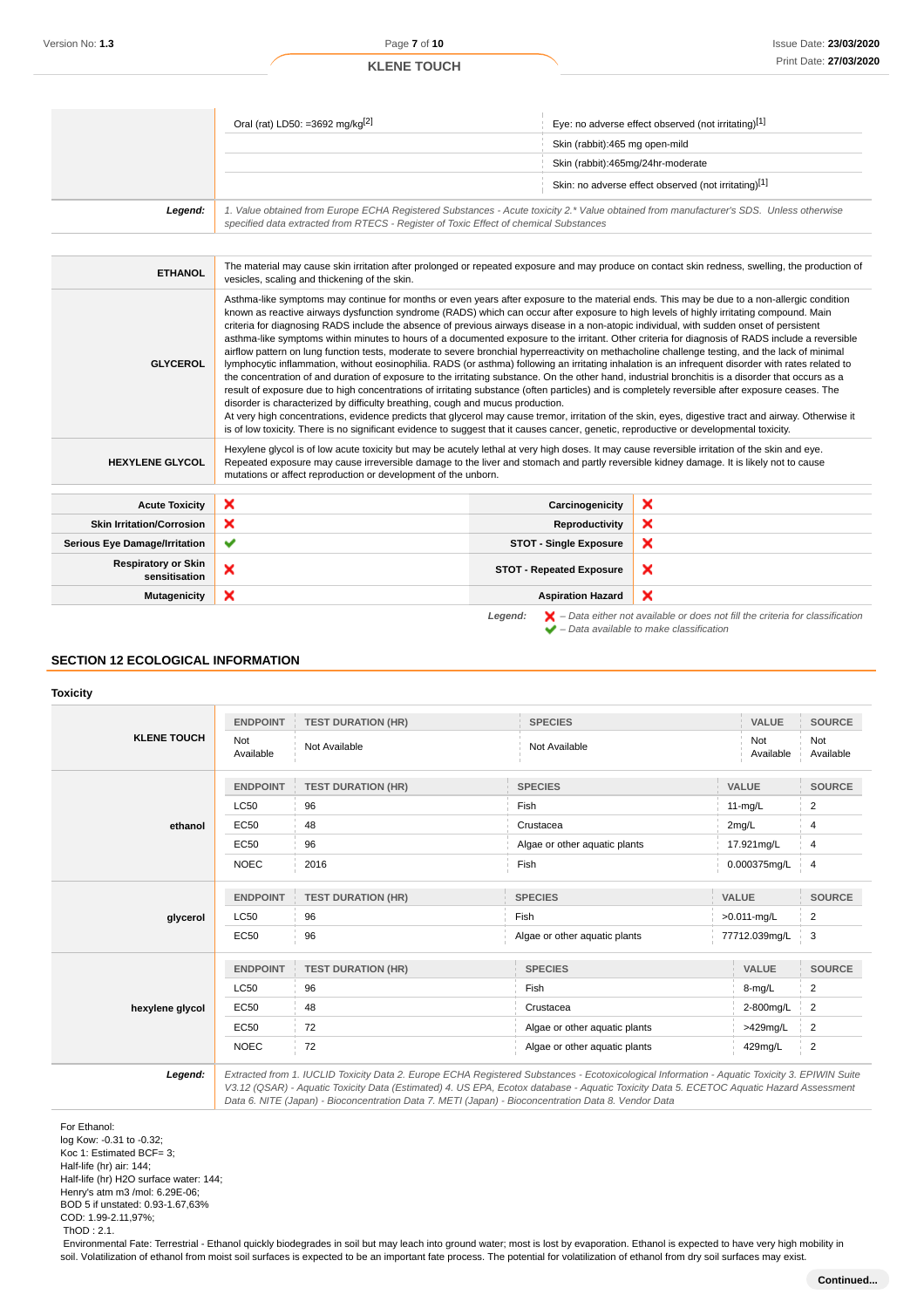|  | Version No: 1.3 |  |  |  |
|--|-----------------|--|--|--|
|--|-----------------|--|--|--|

Version No: **1.3** Page **8** of **10**

# **KLENE TOUCH**

Biodegradation is expected to be an important fate process for ethanol based on half-lives on the order of a few days for ethanol in sandy soil/groundwater microcosms. Atmospheric Fate: Ethanol is expected to exist solely as a vapour in the ambient atmosphere. **DO NOT** discharge into sewer or waterways.

## **Persistence and degradability**

| Ingredient      | Persistence: Water/Soil       | Persistence: Air              |
|-----------------|-------------------------------|-------------------------------|
| ethanol         | LOW (Half-life $= 2.17$ days) | LOW (Half-life $= 5.08$ days) |
| glycerol        | LOW                           | LOW                           |
| hexylene glycol | LOW                           | LOW                           |

#### **Bioaccumulative potential**

| Ingredient      | <b>Bioaccumulation</b>   |
|-----------------|--------------------------|
| ethanol         | LOW (LogKOW = $-0.31$ )  |
| glycerol        | LOW (LogKOW = $-1.76$ )  |
| hexylene glycol | LOW (LogKOW = $0.5802$ ) |

#### **Mobility in soil**

| Ingredient      | <b>Mobility</b>  |
|-----------------|------------------|
| ethanol         | $HIGH (KOC = 1)$ |
| glycerol        | $HIGH (KOC = 1)$ |
| hexylene glycol | $HIGH (KOC = 1)$ |

# **SECTION 13 DISPOSAL CONSIDERATIONS**

# **Waste treatment methods**

| Containers may still present a chemical hazard/ danger when empty.<br>Return to supplier for reuse/ recycling if possible.<br>Otherwise:<br>If container can not be cleaned sufficiently well to ensure that residuals do not remain or if the container cannot be used to store the same<br>product, then puncture containers, to prevent re-use, and bury at an authorised landfill.<br>▶ Where possible retain label warnings and SDS and observe all notices pertaining to the product.<br>Legislation addressing waste disposal requirements may differ by country, state and/ or territory. Each user must refer to laws operating in their<br>area. In some areas, certain wastes must be tracked.<br>A Hierarchy of Controls seems to be common - the user should investigate:<br>▶ Reduction<br>$\triangleright$ Reuse<br>$\triangleright$ Recycling<br>• Disposal (if all else fails)                                                                                                                                                                                                                                                                                                                                                                                                                                                                  |
|------------------------------------------------------------------------------------------------------------------------------------------------------------------------------------------------------------------------------------------------------------------------------------------------------------------------------------------------------------------------------------------------------------------------------------------------------------------------------------------------------------------------------------------------------------------------------------------------------------------------------------------------------------------------------------------------------------------------------------------------------------------------------------------------------------------------------------------------------------------------------------------------------------------------------------------------------------------------------------------------------------------------------------------------------------------------------------------------------------------------------------------------------------------------------------------------------------------------------------------------------------------------------------------------------------------------------------------------------------------|
|                                                                                                                                                                                                                                                                                                                                                                                                                                                                                                                                                                                                                                                                                                                                                                                                                                                                                                                                                                                                                                                                                                                                                                                                                                                                                                                                                                  |
| This material may be recycled if unused, or if it has not been contaminated so as to make it unsuitable for its intended use. If it has been<br>contaminated, it may be possible to reclaim the product by filtration, distillation or some other means. Shelf life considerations should also be<br>applied in making decisions of this type. Note that properties of a material may change in use, and recycling or reuse may not always be<br>appropriate.<br>DO NOT allow wash water from cleaning or process equipment to enter drains.<br>It may be necessary to collect all wash water for treatment before disposal.<br>In all cases disposal to sewer may be subject to local laws and regulations and these should be considered first.<br>▶ Where in doubt contact the responsible authority.<br>Recycle wherever possible.<br>▶ Consult manufacturer for recycling options or consult local or regional waste management authority for disposal if no suitable treatment or<br>disposal facility can be identified.<br>▶ Dispose of by: burial in a land-fill specifically licensed to accept chemical and / or pharmaceutical wastes or Incineration in a licensed<br>apparatus (after admixture with suitable combustible material).<br>▶ Decontaminate empty containers. Observe all label safeguards until containers are cleaned and destroyed. |
|                                                                                                                                                                                                                                                                                                                                                                                                                                                                                                                                                                                                                                                                                                                                                                                                                                                                                                                                                                                                                                                                                                                                                                                                                                                                                                                                                                  |

### **SECTION 14 TRANSPORT INFORMATION**

| <b>Labels Required</b> |        |
|------------------------|--------|
|                        |        |
| Marine Pollutant NO    |        |
| <b>HAZCHEM</b>         | $-3YE$ |
|                        |        |

# **Land transport (ADG)**

| UN number                  | 1993                                        |
|----------------------------|---------------------------------------------|
| UN proper shipping name    | FLAMMABLE LIQUID, N.O.S. (contains ethanol) |
| Transport hazard class(es) | Class<br>3<br>Subrisk<br>Not Applicable     |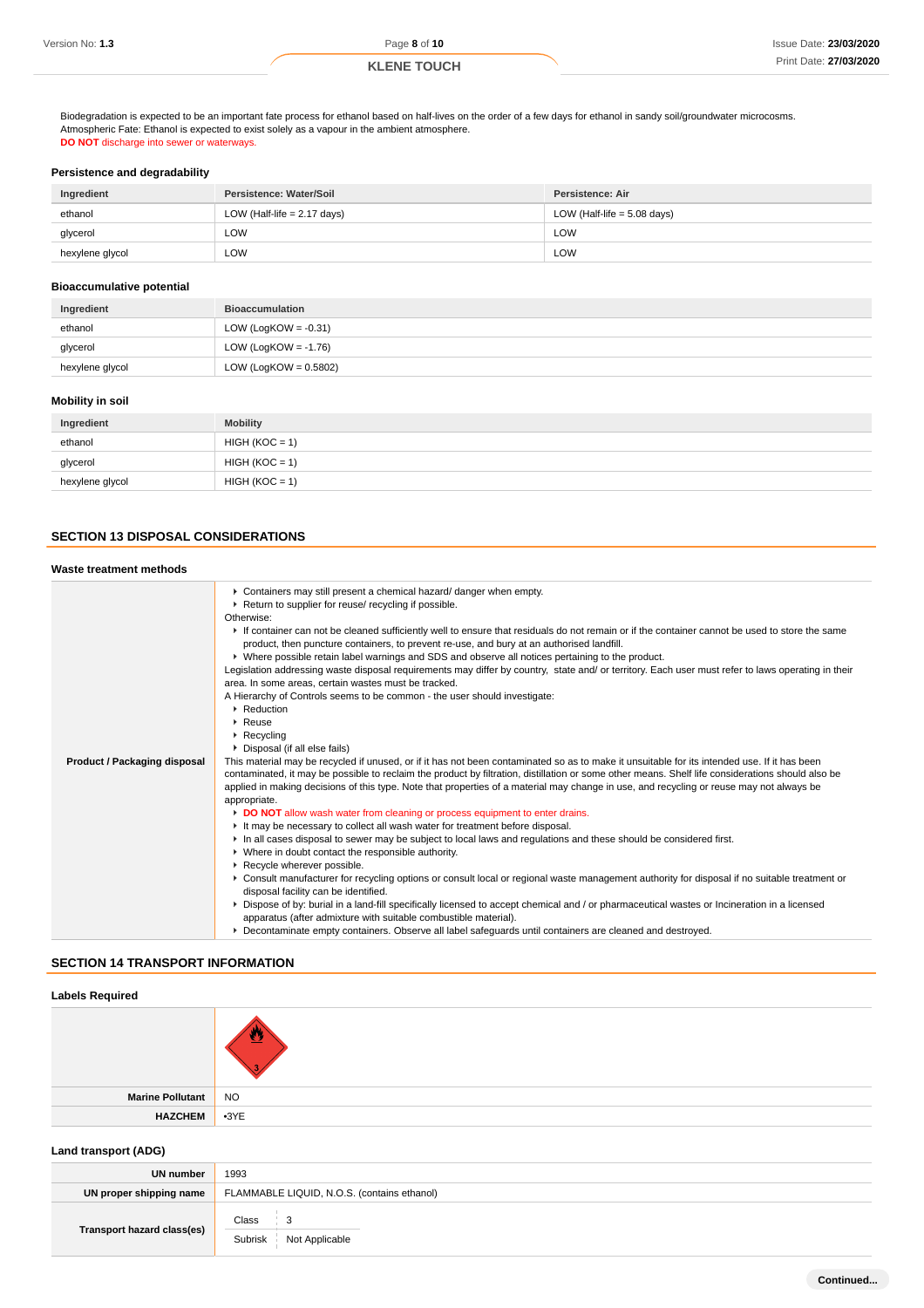| Packing group                | $\mathbf{I}$                               |
|------------------------------|--------------------------------------------|
| <b>Environmental hazard</b>  | Not Applicable                             |
| Special precautions for user | Special provisions 274<br>Limited quantity |

#### **Air transport (ICAO-IATA / DGR)**

| <b>UN number</b>             | 1993                                                                                                                                                                                                                                      |                                                    |  |
|------------------------------|-------------------------------------------------------------------------------------------------------------------------------------------------------------------------------------------------------------------------------------------|----------------------------------------------------|--|
| UN proper shipping name      | Flammable liquid, n.o.s. * (contains ethanol)                                                                                                                                                                                             |                                                    |  |
| Transport hazard class(es)   | <b>ICAO/IATA Class</b><br>3<br>ICAO / IATA Subrisk<br>Not Applicable<br><b>ERG Code</b><br>3H                                                                                                                                             |                                                    |  |
| Packing group                | Ш                                                                                                                                                                                                                                         |                                                    |  |
| <b>Environmental hazard</b>  | Not Applicable                                                                                                                                                                                                                            |                                                    |  |
| Special precautions for user | Special provisions<br>Cargo Only Packing Instructions<br>Cargo Only Maximum Qty / Pack<br>Passenger and Cargo Packing Instructions<br>Passenger and Cargo Maximum Qty / Pack<br>Passenger and Cargo Limited Quantity Packing Instructions | A <sub>3</sub><br>364<br>60 L<br>353<br>5L<br>Y341 |  |
|                              | Passenger and Cargo Limited Maximum Qty / Pack                                                                                                                                                                                            | 1 L                                                |  |

#### **Sea transport (IMDG-Code / GGVSee)**

| <b>UN number</b>             | 1993                                                                                              |
|------------------------------|---------------------------------------------------------------------------------------------------|
| UN proper shipping name      | FLAMMABLE LIQUID, N.O.S. (contains ethanol)                                                       |
| Transport hazard class(es)   | <b>IMDG Class</b><br>3<br><b>IMDG Subrisk</b><br>Not Applicable                                   |
| Packing group                | $\mathbf{II}$                                                                                     |
| <b>Environmental hazard</b>  | Not Applicable                                                                                    |
| Special precautions for user | $F-E$ , S-E<br><b>EMS Number</b><br>274<br>Special provisions<br><b>Limited Quantities</b><br>1 L |

**Transport in bulk according to Annex II of MARPOL and the IBC code** Not Applicable

# **SECTION 15 REGULATORY INFORMATION**

**Safety, health and environmental regulations / legislation specific for the substance or mixture**

**ETHANOL IS FOUND ON THE FOLLOWING REGULATORY LISTS** Australia Hazardous Chemical Information System (HCIS) - Hazardous Chemicals Australia Inventory of Chemical Substances (AICS) **GLYCEROL IS FOUND ON THE FOLLOWING REGULATORY LISTS**

Australia Inventory of Chemical Substances (AICS)

### **HEXYLENE GLYCOL IS FOUND ON THE FOLLOWING REGULATORY LISTS**

Australia Hazardous Chemical Information System (HCIS) - Hazardous Chemicals Australia Inventory of Chemical Substances (AICS)

#### **National Inventory Status**

| <b>National Inventory</b>     | <b>Status</b>                           |
|-------------------------------|-----------------------------------------|
| Australia - AICS              | Yes                                     |
| Canada - DSL                  | Yes                                     |
| Canada - NDSL                 | No (glycerol; ethanol; hexylene glycol) |
| China - IECSC                 | Yes                                     |
| Europe - EINEC / ELINCS / NLP | Yes                                     |
| Japan - ENCS                  | Yes                                     |
| Korea - KECI                  | Yes                                     |
| New Zealand - NZIoC           | Yes                                     |
| Philippines - PICCS           | Yes                                     |